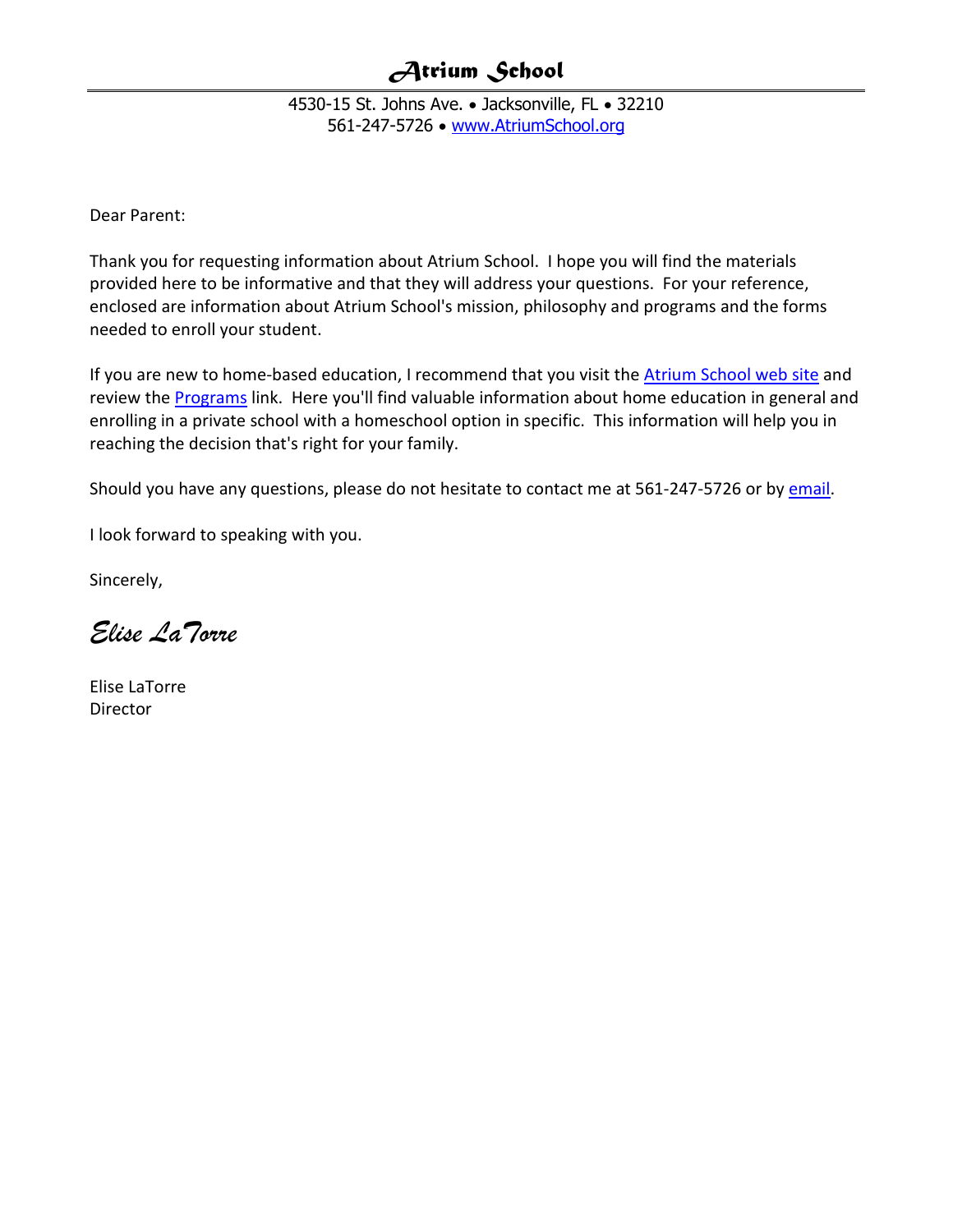### **Enrollment Checklist**

*Please be sure to include all requested items. We cannot enroll students whose admissions forms are incomplete.*

|                                                                                                                                                                                                                                                                                               | <b>New Students</b> | <b>Returning Students</b>                             |
|-----------------------------------------------------------------------------------------------------------------------------------------------------------------------------------------------------------------------------------------------------------------------------------------------|---------------------|-------------------------------------------------------|
| <b>Item</b>                                                                                                                                                                                                                                                                                   |                     |                                                       |
| <b>Enrollment Form*</b>                                                                                                                                                                                                                                                                       |                     |                                                       |
| School Entry Health Examination (DH3040) dated within 12 months<br>of your school year start date                                                                                                                                                                                             |                     |                                                       |
| Schedule of Immunizations (DH680) or Waiver (DH681)                                                                                                                                                                                                                                           |                     | Required for grade<br>level sign-off (as<br>per form) |
| <b>Student History*</b>                                                                                                                                                                                                                                                                       |                     | <b>Updates only</b>                                   |
| Parent-Teacher Agreement* - Signed and notarized                                                                                                                                                                                                                                              |                     |                                                       |
| Copy of the student's last Home Education Annual Evaluation, if your<br>child is entering grade 1 or higher and you were registered with the<br>school district last year. (If your child attended school last year, you<br>will receive a Request for Records form from us upon enrollment.) |                     | N/A                                                   |
| <b>Birth Certificate</b>                                                                                                                                                                                                                                                                      |                     | N/A                                                   |
| Financial Worksheet*                                                                                                                                                                                                                                                                          |                     |                                                       |

\* Asterisked items are included in this packet.

Submit required documents and payment to:

| <b>By Email (PDF format)</b>                    | <b>By Mail</b>                    |
|-------------------------------------------------|-----------------------------------|
| <b>Preferred Method</b>                         |                                   |
| Scan an email forms and payment (via Zelle) to: | Atrium School                     |
| info@atriumschool.org. Include student name(s)  | 4530-15 St. Johns Ave., Suite 347 |
| in memo section of Zelle payment.               | Jacksonville, FL 32210            |
|                                                 | (checks only)                     |

Be sure to keep copies for your records.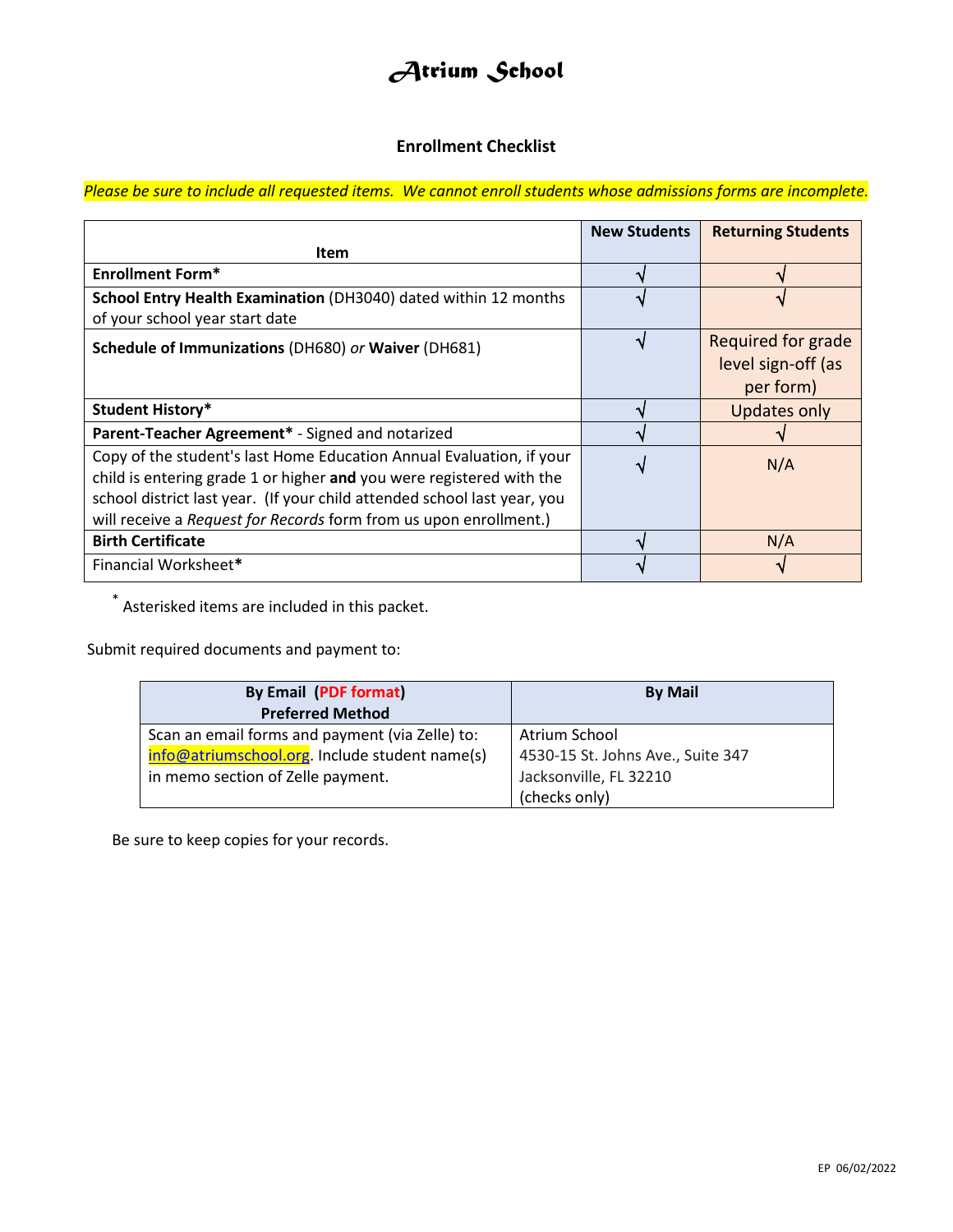**Features** 

<span id="page-2-0"></span>

|                                         | Program              |                         |
|-----------------------------------------|----------------------|-------------------------|
| <b>Feature/Benefit</b>                  | <b>Basic Program</b> | <b>Extended Program</b> |
| <b>Grade Levels</b>                     | $K-12$               | $K-12$                  |
| <b>Home-Based Program</b>               | Yes                  | Yes                     |
| <b>Family Selected Curriculum</b>       | Yes                  | Yes                     |
| <b>Year-Round Enrollment</b>            | Yes                  | Yes                     |
| <b>Attendance Reporting (by Parent)</b> | Monthly              | Monthly                 |
| <b>Grade Reporting (by Parent)</b>      | Quarterly            | Monthly                 |
| <b>Curriculum Review</b>                | No                   | <b>Yes</b>              |
| <b>Grade Review</b>                     | No                   | Yes                     |
| <b>Credit Verification</b>              | No                   | <b>Yes</b>              |
| <b>Progress Review</b>                  | <b>No</b>            | Available               |
| <b>Report Cards Issued</b>              | No                   | Yes                     |
| Diploma Issued                          | No                   | Yes                     |
| <b>Florida Virtual School</b>           | Yes                  | Yes                     |
| <b>Guidance Advisor</b>                 | No                   | Yes                     |
| <b>Transcript</b>                       | No                   | Yes (see below)         |
| <b>Parent-Teacher Handbook</b>          | Yes                  | Yes                     |

Available Options:

**Transcript**: High school students in the Extended Program are entitled to one free transcript per year. Additional transcripts are available at a cost of \$10 each.

**Consultations**: Whether to discuss a student's educational plan or to address a specific area of difficulty, consultations are available to all enrolled families for an initial minimum charge of \$75. Each additional half hour is \$40.

#### **Prior Year Credit Review (High School Only)**

If your student earned credits prior to attending Atrium School that you would like included on his/her official transcript, these will be certified as follows:

- From a Florida public or private high school (on school transcript): \$10 per 1/2 credit to be verified
- From a non-Florida public or private high school (on school transcript): \$15 per 1/2 credit to be verified

• From a home education program: \$40 per ½ credit to be verified

To learn more about this option, please contact the school office.

### NOTICE OF NON-DISCRIMINATORY POLICY

Atrium School admits students of any race, color, national and ethnic origin to all the rights, privileges, programs and activities generally accorded or made available to students at the school. It does not discriminate on the basis of race, color, national and ethnic origin in administration of its educational policies, admission policies, or any other school-administered programs.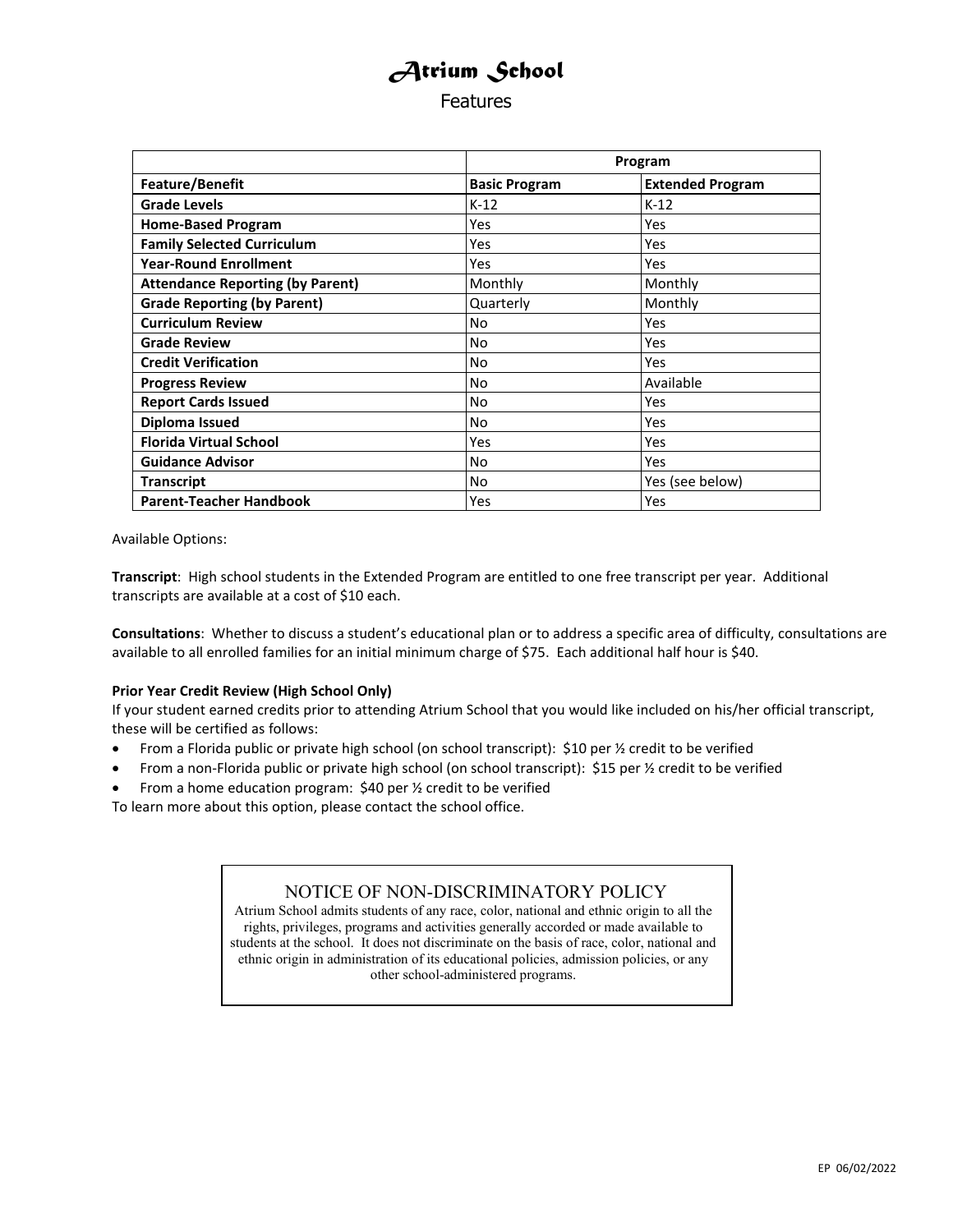#### **Student Enrollment Form 2022-2023 School Year** Use one form for each child you are enrolling

| New Student<br><b>Returning Student</b> | <b>School Year Start Date:</b><br>Program Type:<br>Extended<br><b>Basic</b> |  |
|-----------------------------------------|-----------------------------------------------------------------------------|--|
|                                         | Month/Year                                                                  |  |
| <b>STUDENT INFO:</b>                    |                                                                             |  |
| Last Name, First, MI                    |                                                                             |  |
| Address                                 |                                                                             |  |
| City, State, Zip                        |                                                                             |  |
| Phone:                                  |                                                                             |  |
| Date of Birth:                          |                                                                             |  |
| Grade Level (circle)                    | K 1 2 3 4 5 6 7 8 9 10 11 12                                                |  |
|                                         |                                                                             |  |
| <b>MOTHER:</b>                          |                                                                             |  |
| Name                                    |                                                                             |  |
| Address (if different)                  |                                                                             |  |
| City, State, Zip                        |                                                                             |  |
| Phone Numbers:                          | Work:<br>Cell:                                                              |  |
| Email                                   |                                                                             |  |
|                                         |                                                                             |  |
| <b>FATHER</b>                           |                                                                             |  |
| Name                                    |                                                                             |  |
| Address (if different)                  |                                                                             |  |
| City, State, Zip                        |                                                                             |  |
| Phone Numbers:                          | Work:<br>Cell:                                                              |  |
| Email                                   |                                                                             |  |
|                                         |                                                                             |  |
| Student Lives With                      | Mother & Father<br>Mother<br>Father<br>Other:                               |  |
|                                         |                                                                             |  |
| PRIOR SCHOOLING:                        |                                                                             |  |
| <b>School Name</b>                      |                                                                             |  |
| Address                                 |                                                                             |  |
| .                                       |                                                                             |  |

| City, State, Zip     |                              |
|----------------------|------------------------------|
| Contact              |                              |
| Phone                | Fax:                         |
| Grade Level (circle) | K 1 2 3 4 5 6 7 8 9 10 11 12 |
| Reason for Leaving:  |                              |

| <b>PHYSICIAN:</b> |      |
|-------------------|------|
| Name              |      |
| Address           |      |
| City, State, Zip  |      |
| Phone             | Fax: |

Please provide a legible email address and ad[d info@atriumschool.org](mailto:info@atriumschool.org) to your address book. This will ensure you receive email notification of your enrollment and important updates throughout the year. If you do not receive a welcome email from us, please contact us.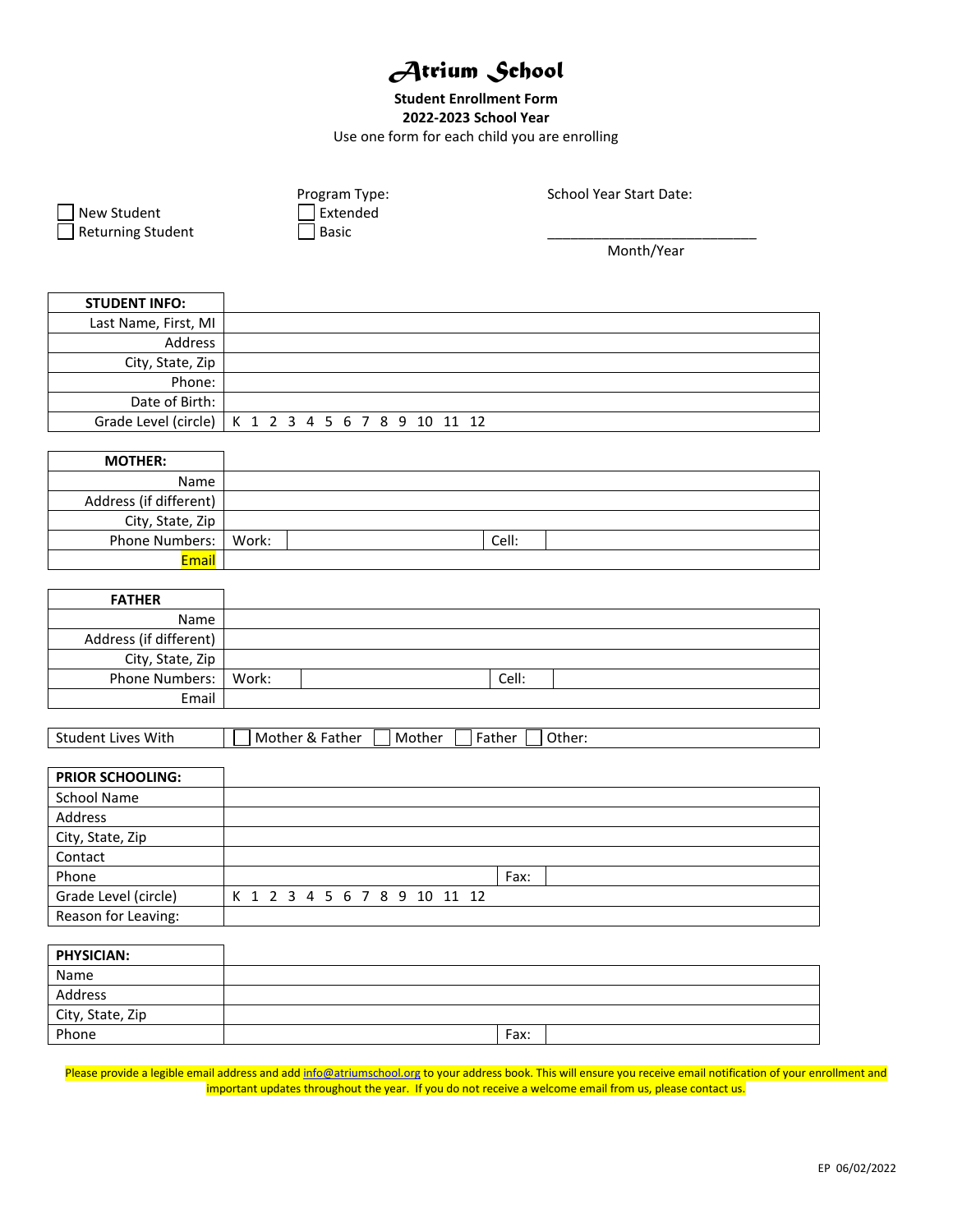#### **Student History**

| Student | Jate.     |
|---------|-----------|
| : Name: | - - - - - |

Please answer the questions below as honestly as possible. Include detail on the lines provided.

\_\_\_\_\_\_\_\_\_\_\_\_\_\_\_\_\_\_\_\_\_\_\_\_\_\_\_\_\_\_\_\_\_\_\_\_\_\_\_\_\_\_\_\_\_\_\_\_\_\_\_\_\_\_\_\_\_\_\_\_\_\_\_\_\_\_\_\_\_\_\_\_\_\_\_\_\_\_\_\_\_\_\_\_\_\_\_\_\_\_\_\_\_\_\_\_\_\_

\_\_\_\_\_\_\_\_\_\_\_\_\_\_\_\_\_\_\_\_\_\_\_\_\_\_\_\_\_\_\_\_\_\_\_\_\_\_\_\_\_\_\_\_\_\_\_\_\_\_\_\_\_\_\_\_\_\_\_\_\_\_\_\_\_\_\_\_\_\_\_\_\_\_\_\_\_\_\_\_\_\_\_\_\_\_\_\_\_\_\_\_\_\_\_\_\_\_

\_\_\_\_\_\_\_\_\_\_\_\_\_\_\_\_\_\_\_\_\_\_\_\_\_\_\_\_\_\_\_\_\_\_\_\_\_\_\_\_\_\_\_\_\_\_\_\_\_\_\_\_\_\_\_\_\_\_\_\_\_\_\_\_\_\_\_\_\_\_\_\_\_\_\_\_\_\_\_\_\_\_\_\_\_\_\_\_\_\_\_\_\_\_\_\_\_\_

\_\_\_\_\_\_\_\_\_\_\_\_\_\_\_\_\_\_\_\_\_\_\_\_\_\_\_\_\_\_\_\_\_\_\_\_\_\_\_\_\_\_\_\_\_\_\_\_\_\_\_\_\_\_\_\_\_\_\_\_\_\_\_\_\_\_\_\_\_\_\_\_\_\_\_\_\_\_\_\_\_\_\_\_\_\_\_\_\_\_\_\_\_\_\_\_\_

\_\_\_\_\_\_\_\_\_\_\_\_\_\_\_\_\_\_\_\_\_\_\_\_\_\_\_\_\_\_\_\_\_\_\_\_\_\_\_\_\_\_\_\_\_\_\_\_\_\_\_\_\_\_\_\_\_\_\_\_\_\_\_\_\_\_\_\_\_\_\_\_\_\_\_\_\_\_\_\_\_\_\_\_\_\_\_\_\_\_\_\_\_\_\_\_\_\_

\_\_\_\_\_\_\_\_\_\_\_\_\_\_\_\_\_\_\_\_\_\_\_\_\_\_\_\_\_\_\_\_\_\_\_\_\_\_\_\_\_\_\_\_\_\_\_\_\_\_\_\_\_\_\_\_\_\_\_\_\_\_\_\_\_\_\_\_\_\_\_\_\_\_\_\_\_\_\_\_\_\_\_\_\_\_\_\_\_\_\_\_\_\_\_\_\_\_

\_\_\_\_\_\_\_\_\_\_\_\_\_\_\_\_\_\_\_\_\_\_\_\_\_\_\_\_\_\_\_\_\_\_\_\_\_\_\_\_\_\_\_\_\_\_\_\_\_\_\_\_\_\_\_\_\_\_\_\_\_\_\_\_\_\_\_\_\_\_\_\_\_\_\_\_\_\_\_\_\_\_\_\_\_\_\_\_\_\_\_\_\_\_\_\_\_\_

\_\_\_\_\_\_\_\_\_\_\_\_\_\_\_\_\_\_\_\_\_\_\_\_\_\_\_\_\_\_\_\_\_\_\_\_\_\_\_\_\_\_\_\_\_\_\_\_\_\_\_\_\_\_\_\_\_\_\_\_\_\_\_\_\_\_\_\_\_\_\_\_\_\_\_\_\_\_\_\_\_\_\_\_\_\_\_\_\_\_\_\_\_\_\_\_\_\_

\_\_\_\_\_\_\_\_\_\_\_\_\_\_\_\_\_\_\_\_\_\_\_\_\_\_\_\_\_\_\_\_\_\_\_\_\_\_\_\_\_\_\_\_\_\_\_\_\_\_\_\_\_\_\_\_\_\_\_\_\_\_\_\_\_\_\_\_\_\_\_\_\_\_\_\_\_\_\_\_\_\_\_\_\_\_\_\_\_\_\_\_\_\_\_\_\_\_

\_\_\_\_\_\_\_\_\_\_\_\_\_\_\_\_\_\_\_\_\_\_\_\_\_\_\_\_\_\_\_\_\_\_\_\_\_\_\_\_\_\_\_\_\_\_\_\_\_\_\_\_\_\_\_\_\_\_\_\_\_\_\_\_\_\_\_\_\_\_\_\_\_\_\_\_\_\_\_\_\_\_\_\_\_\_\_\_\_\_\_\_\_\_\_\_\_\_

\_\_\_\_\_\_\_\_\_\_\_\_\_\_\_\_\_\_\_\_\_\_\_\_\_\_\_\_\_\_\_\_\_\_\_\_\_\_\_\_\_\_\_\_\_\_\_\_\_\_\_\_\_\_\_\_\_\_\_\_\_\_\_\_\_\_\_\_\_\_\_\_\_\_\_\_\_\_\_\_\_\_\_\_\_\_\_\_\_\_\_\_\_\_\_\_\_\_



Please provide details of any 'yes' responses. Use other side of this page if necessary.

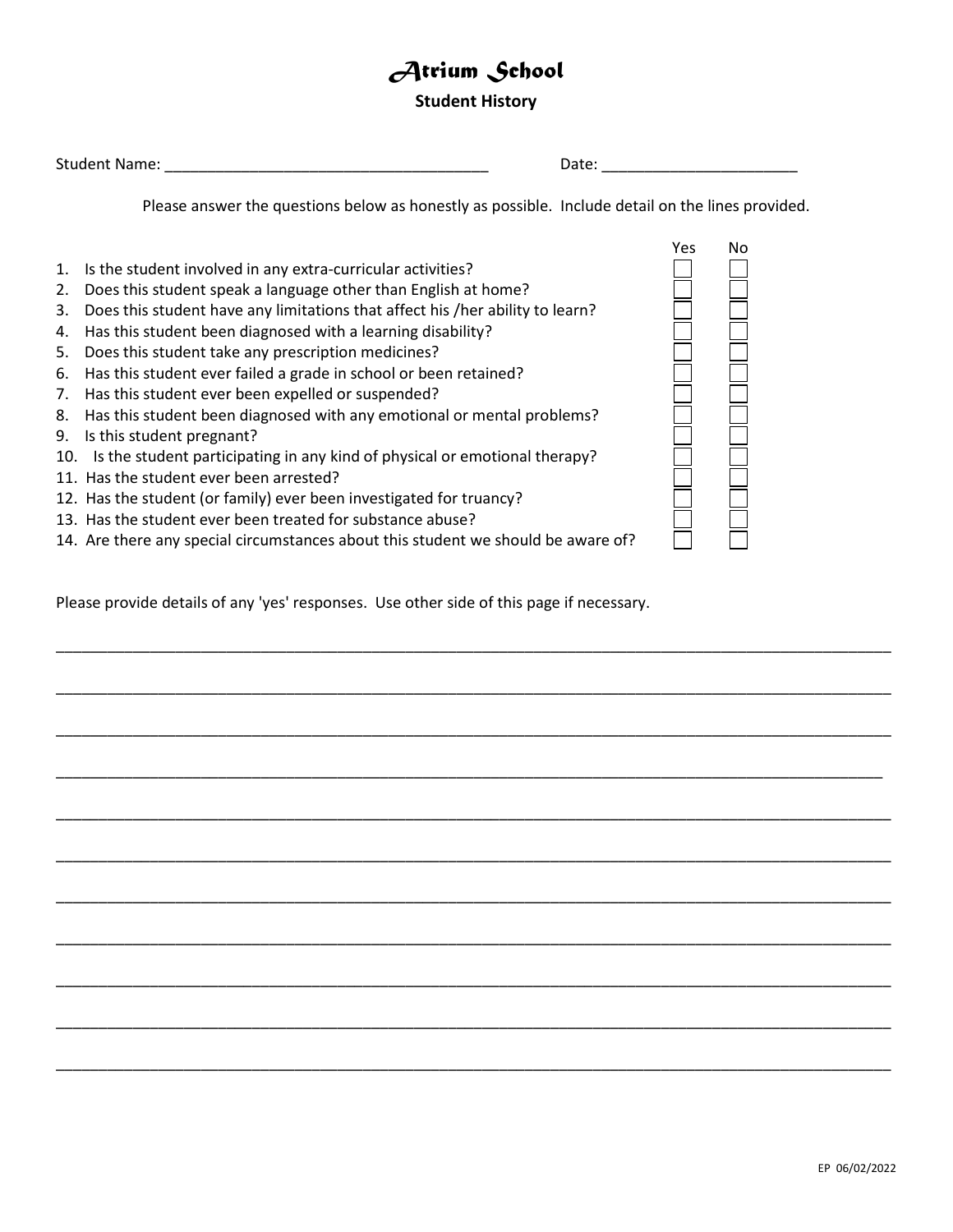#### **Parent-Teacher Agreement**

We, \_\_\_\_\_\_\_\_\_\_\_\_\_\_\_\_\_\_\_\_\_\_\_\_\_\_\_\_\_\_\_\_\_\_\_\_\_\_\_\_\_\_\_\_\_\_\_ and \_\_\_\_\_\_\_\_\_\_\_\_\_\_\_\_\_\_\_\_\_\_\_\_\_\_\_\_\_\_\_\_\_\_\_\_\_\_\_\_\_\_\_\_\_\_\_\_\_

being the legal parents/guardians of the student(s) identified below, agree to uphold the laws of the State of Florida and the requirements of Atrium School, namely:

- 1. To teach the required 180 days per year and the required number of hours pertaining to grade level
- 2. To submit a monthly written report of daily attendance to the school administration
- 3. To fulfill all requirements documented in the Parent-Teacher Handbook or otherwise requested by Atrium School
- 4. To pay registration and tuition as outlined on the Financial Worksheet
- 5. To maintain records of courses taken and achievement therein (including date of graduation), and to fulfill any other requirement of the State of Florida as relating to the Private School Act

I/We understand that every educational institutional has the right to refuse any other educational institution's records and transcripts. No educational institution, whether public or private, accredited or not, can guarantee that their records will be accepted in all instances. We release and hold harmless Atrium School from any and all responsibility in this matter.

I/We agree that, if the Basic program is selected and transcripts are later needed, we will pay the Extended program fees for all years (or portions thereof) to be included on the transcript, and to provide documentation of courses taken and grades achieved.

I/We release Atrium School from any and all responsibility and absolve them from any claim of loss, damage, or injury of any nature to person or property resulting from the school program. I/We also agree that Atrium School shall not be liable for any loss or intentional neglect or careless acts of any school personnel.

I/We understand that failure to comply with these policies is cause for withdrawal from Atrium School and for our records to be withheld.

| Students:                                                                                                                             |                                                                                                                      |             |
|---------------------------------------------------------------------------------------------------------------------------------------|----------------------------------------------------------------------------------------------------------------------|-------------|
|                                                                                                                                       |                                                                                                                      |             |
| <u> 1980 - Johann Harry Harry Harry Harry Harry Harry Harry Harry Harry Harry Harry Harry Harry Harry Harry Harry</u>                 | <u> 1989 - Jan James James James James James James James James James James James James James James James James J</u> |             |
|                                                                                                                                       |                                                                                                                      |             |
| <b>Printed Name - Mother</b>                                                                                                          | Signature - Mother                                                                                                   | <b>Date</b> |
| <b>Printed Name - Father</b>                                                                                                          | Signature - Father                                                                                                   | Date        |
| <b>STATE OF FLORIDA</b>                                                                                                               |                                                                                                                      |             |
|                                                                                                                                       |                                                                                                                      |             |
|                                                                                                                                       |                                                                                                                      |             |
| And <b>And And And And And And And And And And A</b>                                                                                  |                                                                                                                      |             |
|                                                                                                                                       |                                                                                                                      |             |
| (NOTARY SEAL)<br><u> 1980 - Jan Barbara, manazarta bashi da ya kuma a shekara 1980 a shekara 1980 a shekara 1980 a shekara 1980 a</u> |                                                                                                                      |             |
| Name of Notary                                                                                                                        | Signature of Notary                                                                                                  |             |
| Personally Known [ ] OR Produced Identification [ ]                                                                                   |                                                                                                                      |             |
| Type of Identification Produced <b>Container and Container and Container and Container and Container and Container</b>                |                                                                                                                      |             |